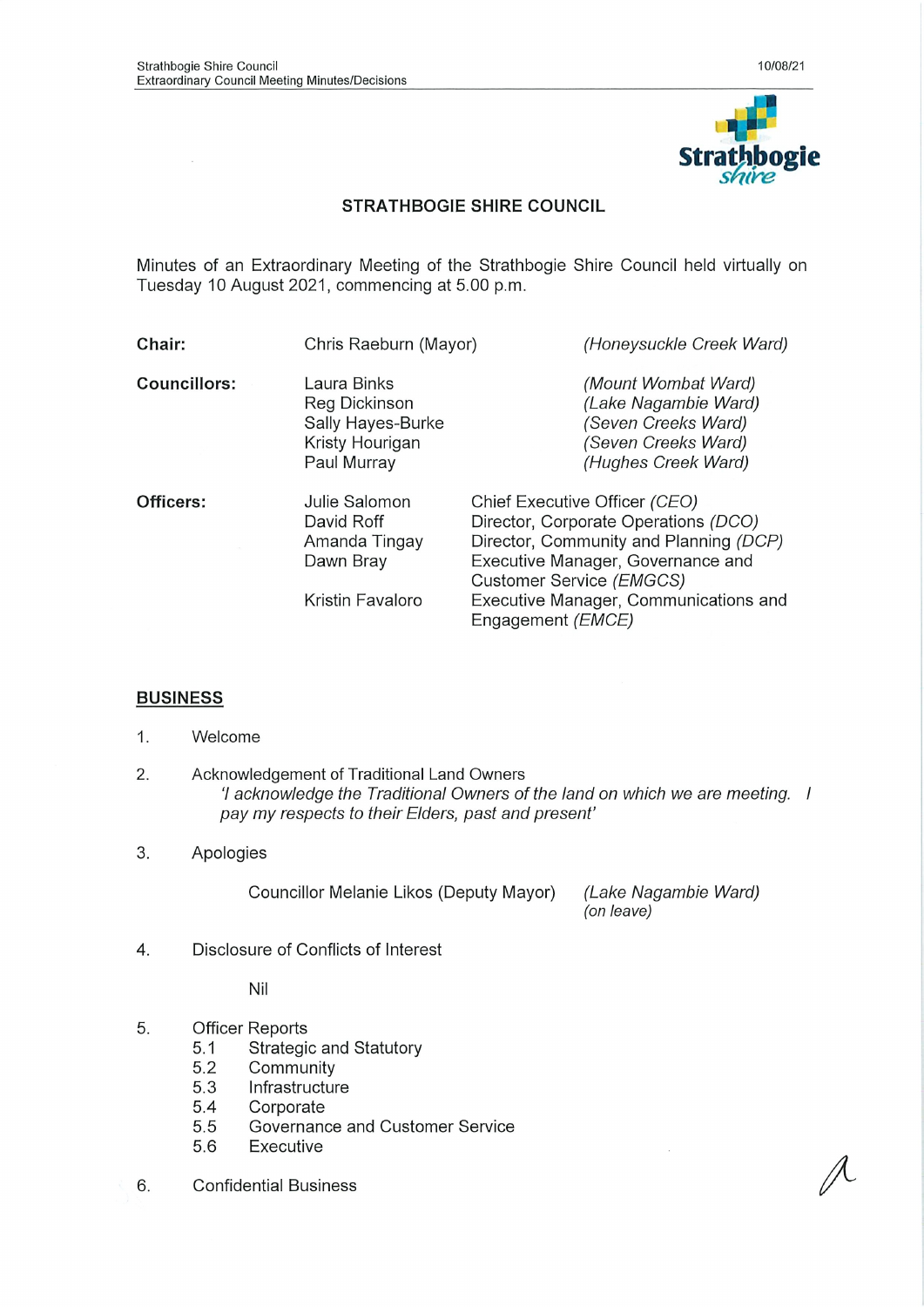# REPORTS INDEX

| 5.    | <b>OFFICER REPORTS</b>                                  |   |
|-------|---------------------------------------------------------|---|
|       |                                                         |   |
| 5.1   | <b>Strategic and Statutory</b>                          |   |
|       |                                                         |   |
| 5.2   | Community                                               |   |
|       |                                                         |   |
| 5.3   | Infrastructure                                          |   |
|       |                                                         |   |
| 5.3.1 | Road Management Plan Review - Receiving / Hearing<br>of | 1 |
|       | Submissions                                             |   |
|       |                                                         |   |
| 5.4   | Corporate                                               |   |
|       |                                                         |   |
| 5.5   | <b>Governance and Customer Service</b>                  |   |
|       |                                                         |   |
| 5.6   | <b>Executive</b>                                        |   |
|       |                                                         |   |
| 6.    | <b>CONFIDENTIAL BUSINESS</b>                            | 2 |
|       | Nil                                                     |   |

 $\overline{\mathscr{X}}$ 

 $\mathcal{H}_{\mathrm{c}}$  ,  $\mathcal{H}_{\mathrm{c}}$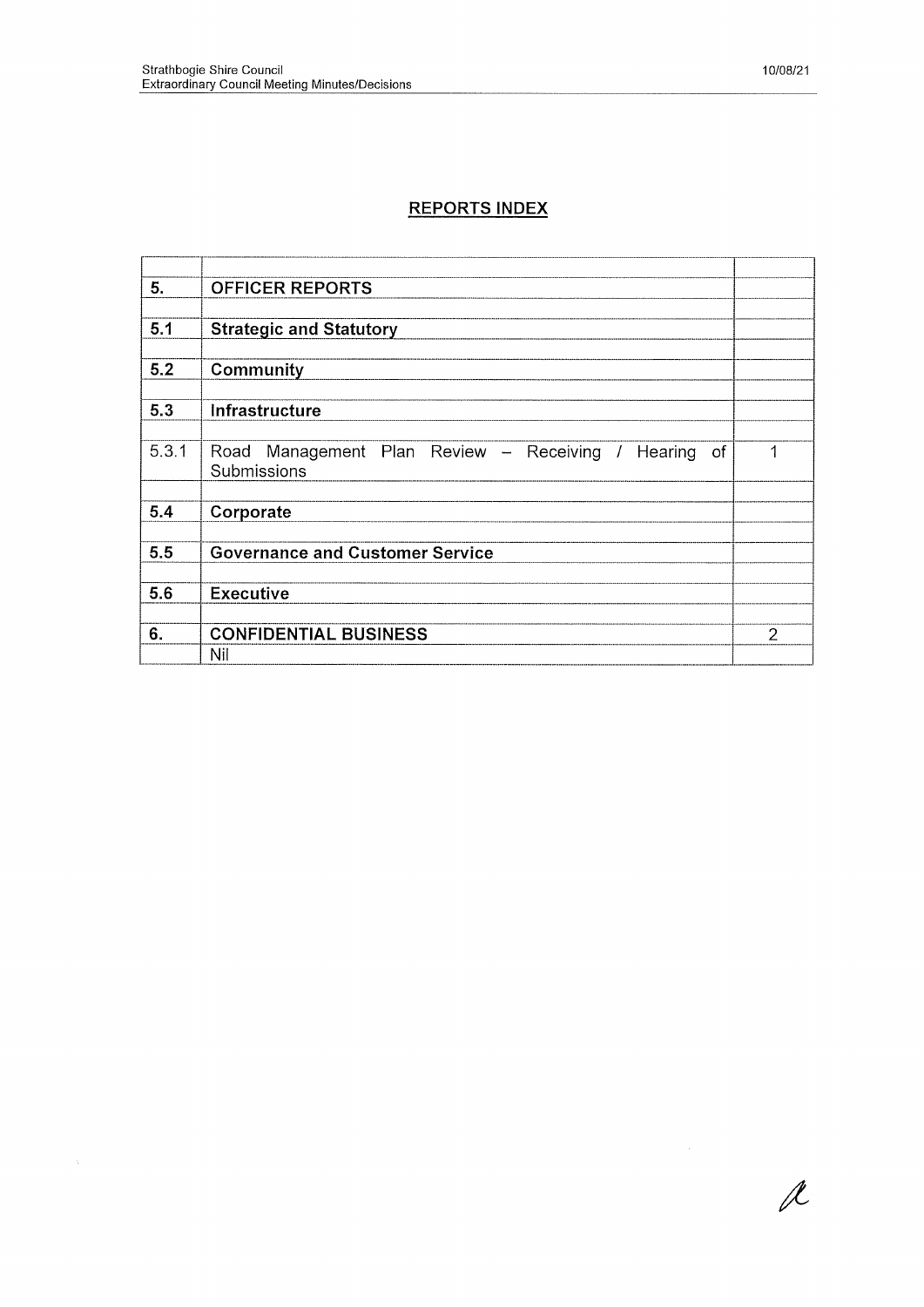## 5. REPORTS

### 5.3 INFRASTRUCTURE

#### 5.3.1 Road Manaaement Plan Review - Receivina / Hearina of Submissions

Author: Manager Asset Planning

Responsible Director: Director Community and Planning

### EXECUTIVE SUMMARY

At the June 2021 Council Meeting, Council resolved to undertake a Section 223 process in accordance with the Local Government Act 1989, calling for submissions in relation to Council's periodical review of the Road Management Plan.

The purpose of the consultation was to provide an opportunity for the community to comment and provide feedback on the draft Road Management Plan, including how effective the previous version was. This feedback is collated in this report and be presented to Council as part of their consideration and deliberation before adopting the final Road Management Plan.

Following the submission period, 12 submissions regarding the draft Road Management Plan were received. Two of the 12 submitters have requested to be heard in support of their written submission. The purpose of the Section 223 hearing is for the Committee of Council to receive and hear the submission regarding the draft Road Management Plan. Officers will prepare a report outlining the recommendation from the Committee of Council hearing for consideration at the September 2021 Council Meeting.

The two submitters who requested to present verbal submissions in support of their written submissions addressed the meeting.

## MOVED: COUNCILLOR BINKS SECONDED: COUNCILLOR MURRAY

That Council:

- 1. Note the verbal and written submissions received in response to the public advertisement of the draft Road Management Plan.
- 2. Note that a report will be prepared by Officers providing a recommendation from the Committee hearing at the September 2021 Council Meeting for its consideration.

EM-06-20/21 CARRIED

(d